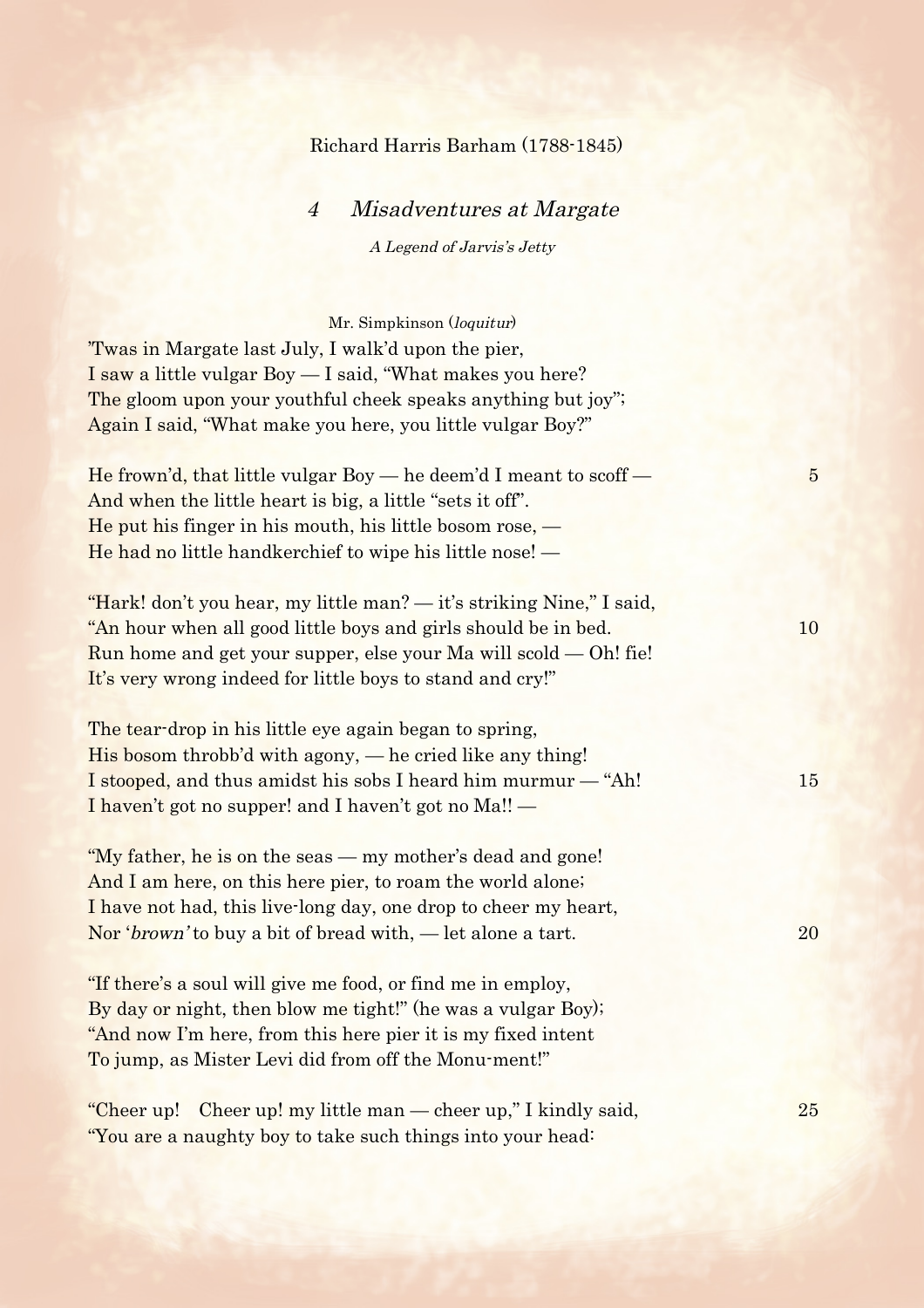| If you should jump from off the pier, you'd surely break your legs,<br>Perhaps your neck — then Bogey'd have you, sure as eggs are eggs!                                                                                                                             |    |
|----------------------------------------------------------------------------------------------------------------------------------------------------------------------------------------------------------------------------------------------------------------------|----|
| "Come home with me, my little man, come home with me and sup;<br>$My$ landlady is Mrs. Jones — we must not keep her up —<br>There's roast potatoes at the fire, $-$ enough for me and you $-$<br>Come home, you little vulgar Boy - I lodge at Number 2."            | 30 |
| I took him home to Number 2, the house beside "The Foy";<br>I bade him wipe his dirty shoes, $-$ that little vulgar Boy, $-$<br>And then I said to Mistress Jones, the kindest of her sex,<br>'Pray be so good as go and fetch a pint of double X."                  | 35 |
| But Mrs. Jones was rather cross, she made a little noise,<br>She said she "did not like to wait on little vulgar Boys."<br>She with her apron wiped the plates, and as she rubbed the delf,<br>Said I might "go to Jericho, and fetch my beer myself!"               | 40 |
| I did not go to Jericho - I went to Mr Cobb -<br>I changed a shilling — (which in town the people call "a Bob") —<br>It was not so much for myself as for that vulgar child —<br>And I said, "A pint of double X, and please to draw it mild!" —                     |    |
| When I came back I gazed about $-$ I gazed on stool and chair $-$<br>I could not see my little friend — because he was not there!<br>I peep'd beneath the table-cloth — beneath the sofa too —<br>I said, "You little vulgar Boy! why what's become of you?"         | 45 |
| I could not see my table-spoons — I look'd, but could not see<br>The little fiddle-pattern'd ones I use when I'm at tea;<br>-I could not see my sugar tongs - my silver watch - oh, dear!<br>I know 'twas on the mantelpiece when I went out for beer.               | 50 |
| I could not see my Macintosh — it was not to be seen: —<br>Nor yet my best white beaver hat, broad-brimm'd and lined with green;<br>$My$ carpet bag — my cruet stand, that holds my sauce and soy, —<br>My roast potatoes! - all are gone! and so's that vulgar Boy! | 55 |
| I rang the bell for Mrs. Jones, for she was down below,                                                                                                                                                                                                              |    |

"Oh, Mrs. Jones! what do you think? — ain't this a pretty  $g_0$ ? —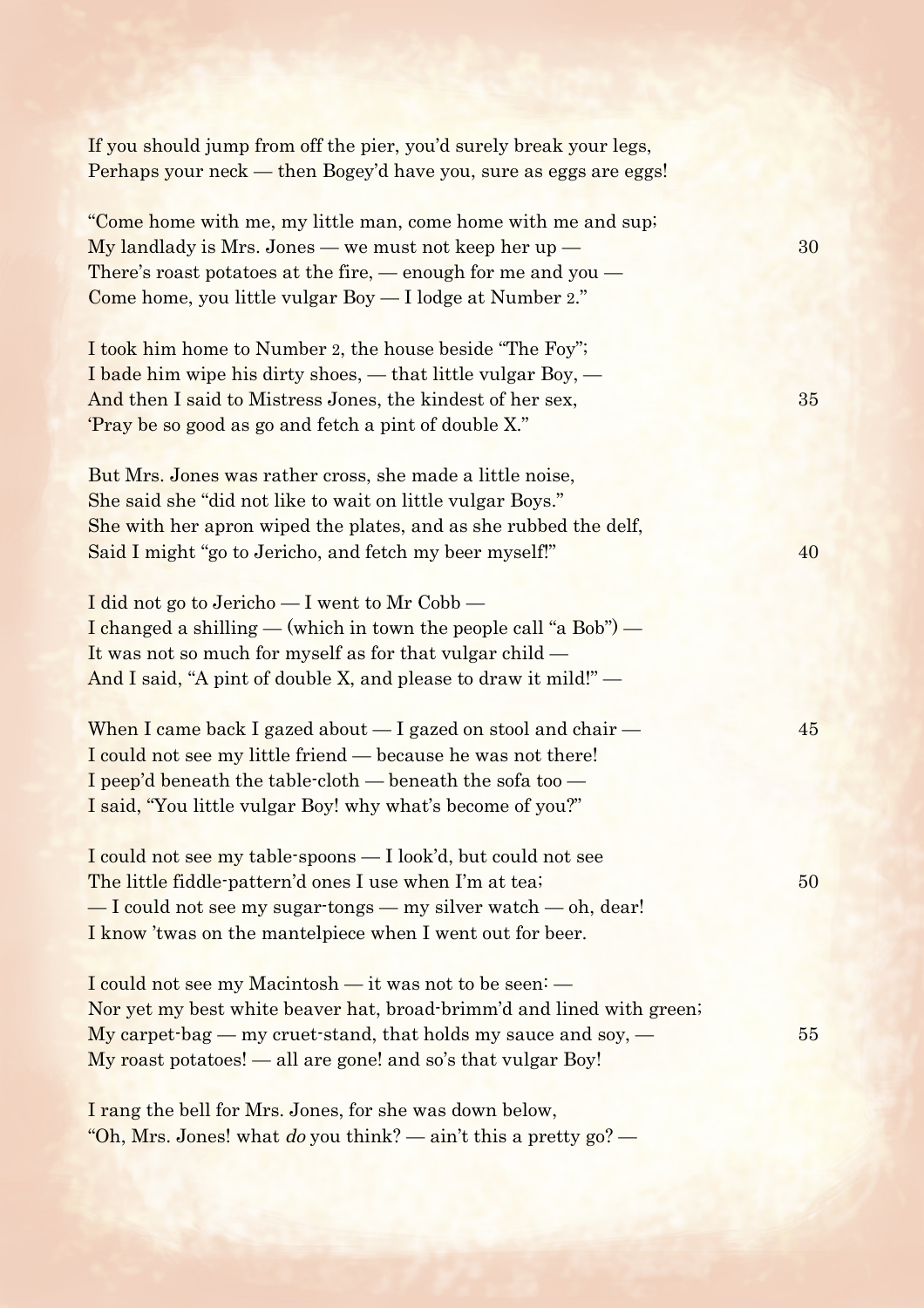| — That horrid little vulgar Boy whom I brought here to night,<br>- He's stolen my things and run away!!" Says she, "And sarve you right!!"                                                                                                                                 | 60 |
|----------------------------------------------------------------------------------------------------------------------------------------------------------------------------------------------------------------------------------------------------------------------------|----|
| Next morning I was up betimes $-$ I sent the Crier round,<br>All with his bell and gold-laced hat, to say I'd give a pound<br>To find that little vulgar Boy, who'd gone and used me so.<br>But when the Crier cried, "O yes!" the people cried, "O no!"                   |    |
| I went to "Jarvis' Landing-place", the glory of the town,<br>There was a common Sailor-man a-walking up and down,<br>I told my tale — he seem'd to think I'd not been treated well,<br>And called me "Poor old Buffer!" — what that means I cannot tell.                   | 65 |
| That Sailor-man he said he'd seen that morning on the shore,<br>A son of — something — 'twas a name I'd never heard before,<br>A little "gallows-looking chap" — dear me; what could he mean?<br>With a "carpet-swab" and "muckingtogs," and a hat turned up with green.   | 70 |
| He spoke about his "precious eyes", and said he'd seen him "sheer",<br>- It's very odd that Sailor-men should talk so very queer<br>And then he hitch'd his trousers up, as is, I'm told, their use,<br>- It's very odd that Sailor-men should wear those things so loose. | 75 |
| I did not understand him well, but think he meant to say<br>He'd seen that little vulgar Boy, that morning swim away<br>In Captain Large's Royal George, about an hour before,<br>And they were now, as he supposed, "somewheres" about the Nore.                          | 80 |
| A landsman said, "I twig the chap $-$ he's been upon the Mill $-$<br>And 'cause he gammons so the flats, ve calls him Veeping Bill!"<br>He said, "he'd done me wery brown," and nicely "stow'd the swag",<br>— That's French, I fancy, for a hat — or else a carpet-bag.   |    |
| I went and told the constable my property to track;<br>He ask'd me if "I did not wish that I might get it back?"<br>I answered, "To be sure I do — it's what I'm come about;"<br>He smiled and said, "Sir, does your mother know that you are out?"                        | 85 |
| Not knowing what to do, I thought I'd hasten back to town,<br>And beg our own Lord Mayor to catch the Boy who'd "done me brown".                                                                                                                                           | 90 |